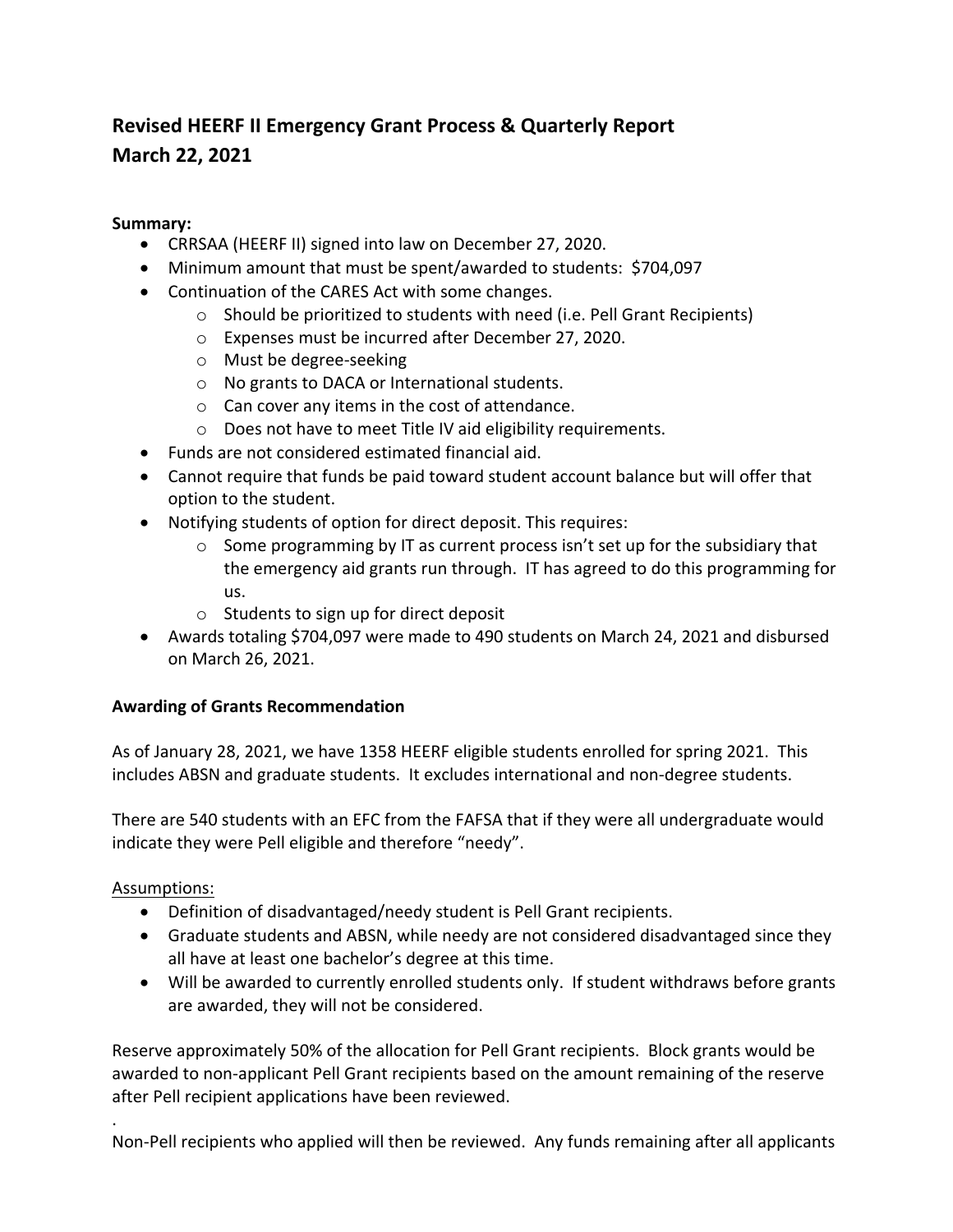and Pell block grants have been awarded will be awarded at the Pell Grant block rate to non‐ recipient students starting with lowest EFC and progressing to higher EFCs until funds have been fully awarded.

We ask all students to submit an application. We will review the applications at the same time. Those that apply who received Pell Grants will be granted a minimum of \$500. If they request more than that and their request is approved, they would receive more.

Those that apply who do not receive Pell will be granted funds based on their application with a minimum award of \$500.

Remaining funds will be awarded in block grants to the rest of the students who did not apply and who do not receive block grants. Anyone that we have calculated an initial grant that is less than that block would be increased so that an applicant doesn't receive less than the block amount.

All funds would be awarded to students at the same time.

Those students that have a balance on their student account would be offered the option to have the grant applied to their account with any credit balance being issued as a refund. All other students would have the grant disbursed directly to them via direct deposit or check.

Distribution of Information to Students:

- By TLU email to All Students
- By email to parents of FAFSA filers cc'd to students TLU email and personal email addresses
- Posted to MyTLU and to tlu.edu as required by federal regulations

## **Anticipated Timeline:**

- **Email with application would be emailed to students by Feb 12<sup>th</sup>. Earlier if possible.**
- Application deadline: March  $1<sup>st</sup>$
- Reviewed completed by March  $12<sup>th</sup>$
- $\bullet$  Disbursements made to student account by March 26<sup>th</sup>
- **•** Direct deposits made or checks mailed/available for pick up by March  $31<sup>st</sup>$

#### **Final Awarding Process – added March 22, 2021**

- 562 HEERF II grant application were received.
- Requests totaled \$2,534,129.76
- All were reviewed and recommendations were made based on the application and supporting documents submitted.

Because demand greatly exceeded the amount of funds available to offer, we decided on the following BEFORE reviewing applications.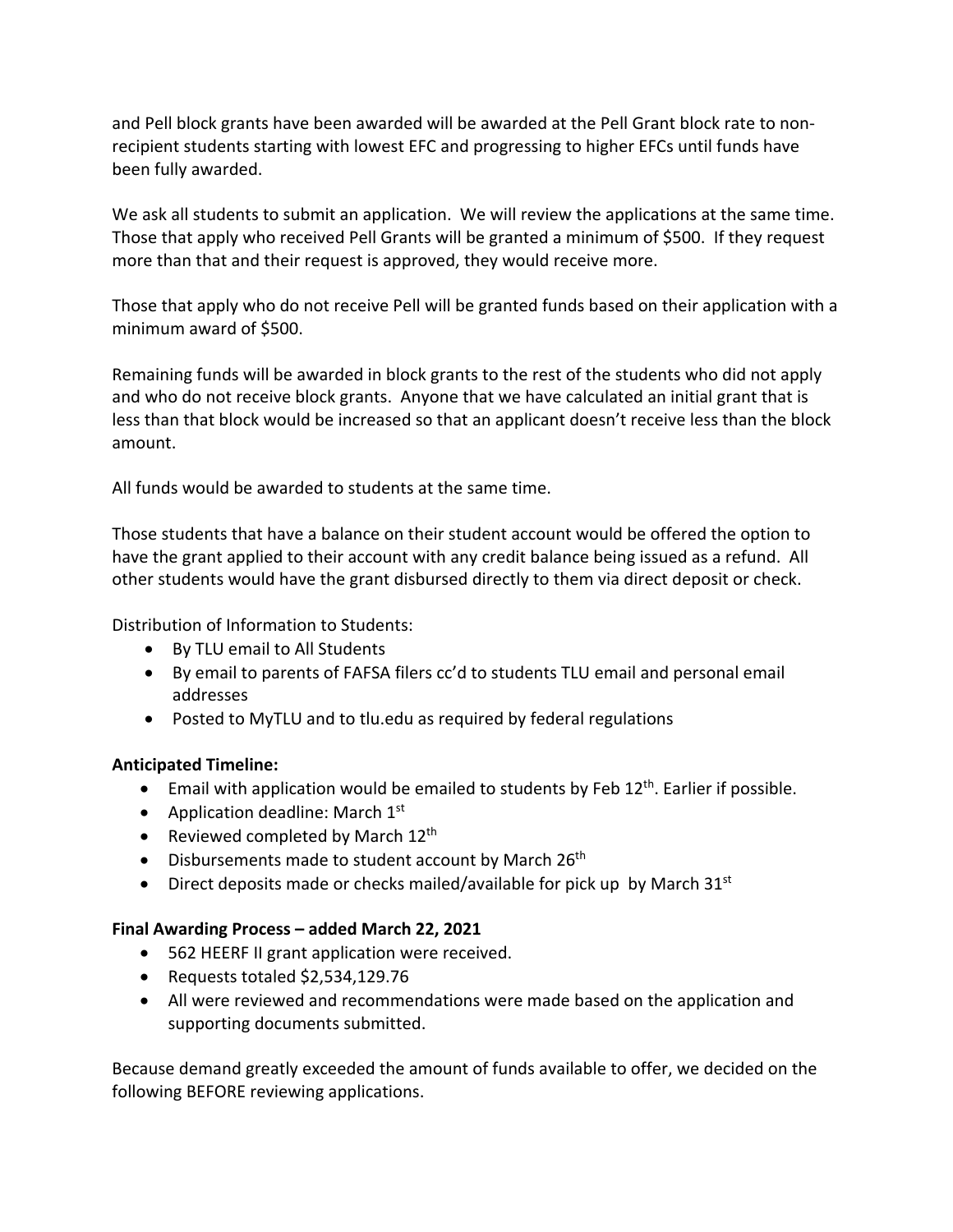- Housing & Utilities requests:
	- o For those living off campus, we will award 2 months of rent up to the amount of the request when a lease or mortgage statement was provided. Utilities will be awarded based on the average of 2 months of utility bills divided by number of tenants when bills were provided. We will use 2 tenants when a mortgage is provided by a married student.
	- $\circ$  For those living on campus, we will award  $\frac{1}{2}$  of the semester cost of room up to the amount of out‐of‐pocket expenses or the amount of the request, whichever is less.
- Food We will award \$100/week for 8 weeks or the amount of the request, whichever is less.
- Tuition will be awarded for the amount of out‐of‐pocket expenses, the amount of the request, or \$5,000 – whichever is less.
- Other expenses Only specific requests indicated on the request form will be considered when proper documentation is provided. Only receipts dated on or after December 27, 2020 and which detailed the purchase are acceptable. If a receipt does not say what it is for and/or is not dated, the request will not be considered.
- Items funded:
	- $\circ$  Gas: We will award up to \$40/week for gas or the amount of the request, whichever is less. Receipts for gas are not required.
	- o Books & Other Course/Program Related Items: When books are indicated on the request form and receipts provided.
	- o Technology: Funds will be awarded for computer repairs and purchases.
	- $\circ$  Childcare: Funds for childcare will be awarded for 8 weeks or the amount of the request, whichever is less when proper documentation is provided.
- Items not funded:
	- o Car payments, insurance, maintenance, repairs, or tires.
	- o Gym memberships.
	- o Phone bills.
	- o Credit card payments.
	- o Clothes.
	- o Renter's insurance
	- o Zoom
	- o Summer Tuition
	- o Loss of income

When the total of all items requested and approved exceed \$5,000, the student's award will be capped at \$5,000.

Students who did not file the FAFSA or whose FAFSA EFC was higher than 50,000 will be denied.